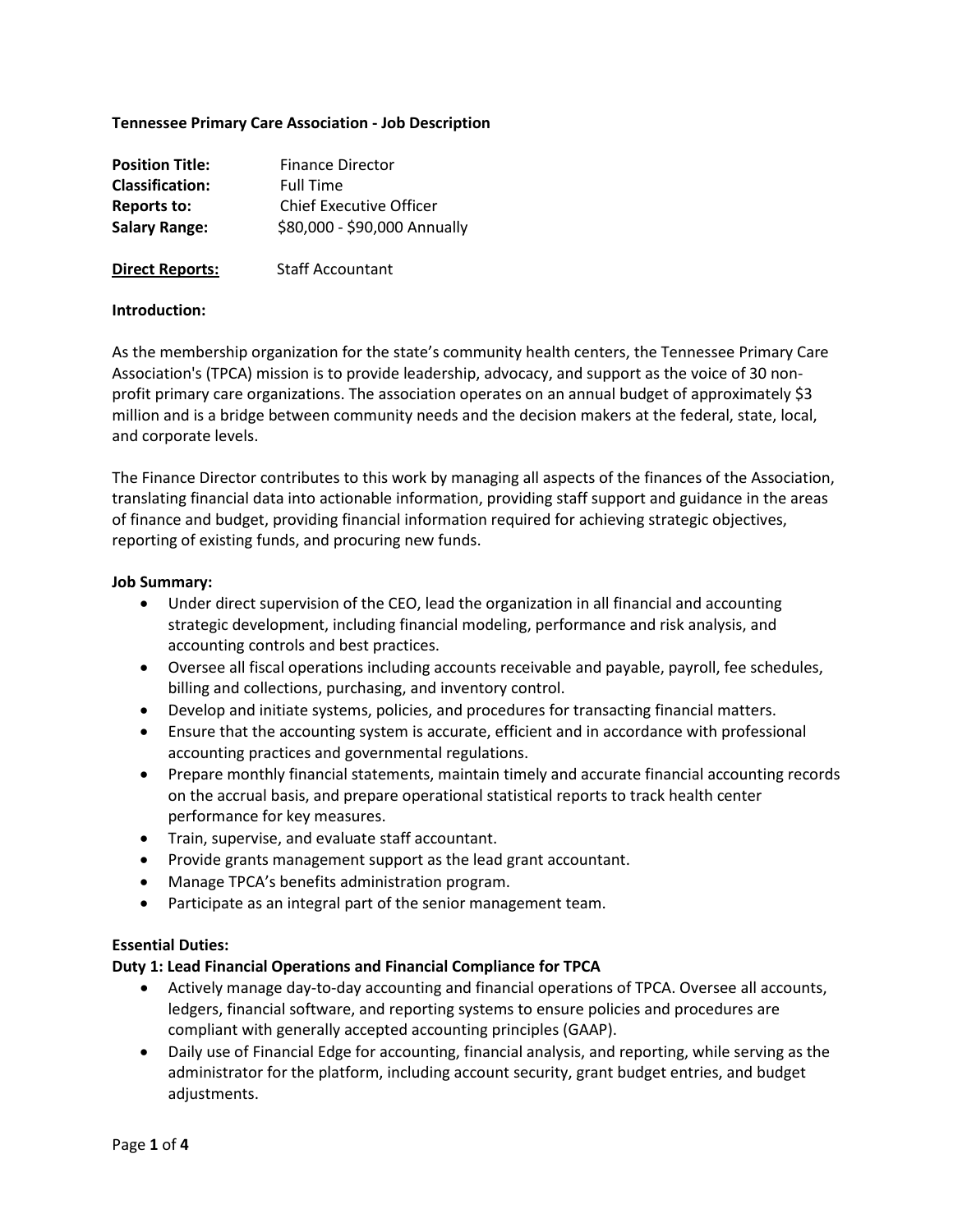- Ensure that all statutory requirements of the organization are met including necessary tax filings.
- Oversee work of TPCA staff accountant including accounts payable and receivable processes and management of semi-monthly payroll process and bank reconciliations.
- Work with the 403(b) plan administrator to assure legal compliance and file all appropriate reports.
- Prepare for and facilitate the annual fiscal and single audit including interacting with independent auditors and providing all schedules and data requested.
- Oversee the procurement and maintenance of business and any other necessary insurance.

# **Duty 2: Lead TPCA Business Planning and Financial Sustainability Efforts**

- Maintain comprehensive understanding of TPCA financial position, forecast opportunities and challenges, and proactively work with leadership to plan actions.
- Provide ongoing staff training and coaching in the areas of budget development, budget management, fiscal accountability, and finance procedures.
- Meet at least quarterly with both the TPCA Finance Committee and Board of Directors to present financial statements, financial status of the organization, and any other requested financial information.
- Lead the organization in the development of TPCA annual budget with the goals of maximizing all available contract and grant revenue, meeting all grant and program goals, ensuring a balanced budget, and providing the organization with actionable reporting to properly execute the budget throughout the year.
- Support the CEO in making management decisions by identifying and analyzing financial trends and providing input.
- Support CEO and other staff in efforts to locate, plan, and apply for new funding (grants, contracts, unrestricted revenue sources).

## **Duty 3: Manage the Financial Aspects of the Association's Grants and Contracts**

- File quarterly and annual reports to appropriate funders related to funds draws and expenditures.
- Meet monthly with program directors and CEO to monitor, review, and adjust as necessary the status of various grants and expenditures; staff allocations, create budget versus actual ratios, track expenditures, draws, invoicing, and receipts separately for each grant and contract, and review each TPCA funding source to assure compliance with its requirements.
- Provide budgets for new funding source applications, create financial progress reports for funding sources, and contribute financial and budget data for continuing applications, carryover and budget revision requests.
- Develop knowledge in federal and state grants and contract management and contribute ideas for the development of sound financial management and compliance practices.
- Assist organizational departments in developing and managing budgets that meet grants management needs, including monitoring funded projects to prevent over-expenditure of funds, ineligible expenditures, and ensure awards are fully expended.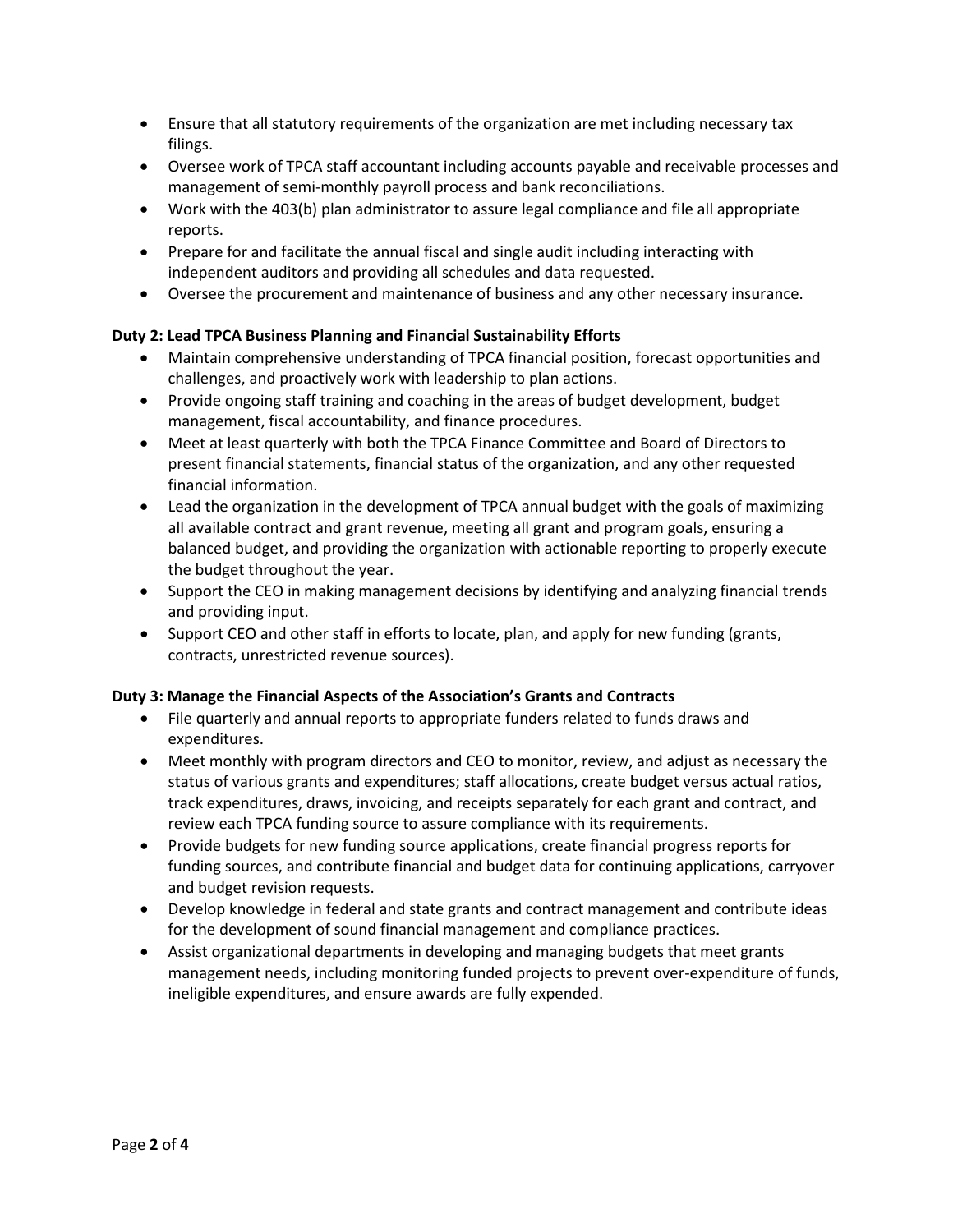## **Duty 4: Manage Staff Benefits Administration**

- Secure, manage, and oversee administration of staff compensation and benefits including maintaining employee insurance plans.
- Keep apprised of federal, state and local compensation laws and benefit regulations in order to assure legal compliance of compensation and benefits processes.
- Assure legal compliance related to personnel records including time and effort reporting.

### **Duty 5: Supervision and Administrative Duties**

- Supervise direct reports by monitoring workload, assessing job proficiency, and offering training, developing performance goals, giving on-going feedback, communicating clear expectations, evaluating performance and providing recognition for excellent performance.
- Complete and deliver performance reviews for supervised staff.
- Review, approve and complete TPCA-related forms and activities for supervised staff.

## **Duty 6: Support TPCA by Supporting TPCA Policies, Procedures, and Participating in Staff Activities**

- Maintain knowledge of TPCA policies, procedures, and software.
- Serve as a member of the TPCA Leadership Team.
- Participate in TPCA staff huddles, staff meetings and pertinent conferences and meetings.
- Provide staff support at Association sponsored events, such as the Annual Conference and President's Dinner.
- Participate as a member of the TPCA Corporate Compliance Team tasked with the oversight of the TPCA's financial compliance program and complete follow up actions as assigned.
- Perform other tasks and duties as identified by the immediate supervisor.

## **Minimum Qualifications:**

- Bachelor's degree required (Master's degree preferred) in Accounting, Business, or related field.
- Minimum of five years of job experience in finance and/or accounting with exposure to grant accounting and compliance.
- Two or more years of managerial experience.

#### **Knowledge, Skills, and Abilities:**

- Excellent administrative and accounting skills and knowledge of Generally Accepted Accounting Principles (GAAP).
- Ability to translate financial information into actionable data.
- Knowledge of financially related federal and state regulations and familiarity with nonprofit accounting practices.
- Proactive work style, ability to work autonomously, organize multiple tasks and meet deadlines.
- Ability to communicate and work effectively with other staff, association members, communitybased organizations, health center staff, and customer/client groups.
- Excellent computer skills, particularly Microsoft Office.
- Experience on enterprise accounting systems with a willingness to learn Financial Edge accounting software platform.
- Fluency in written and spoken English.